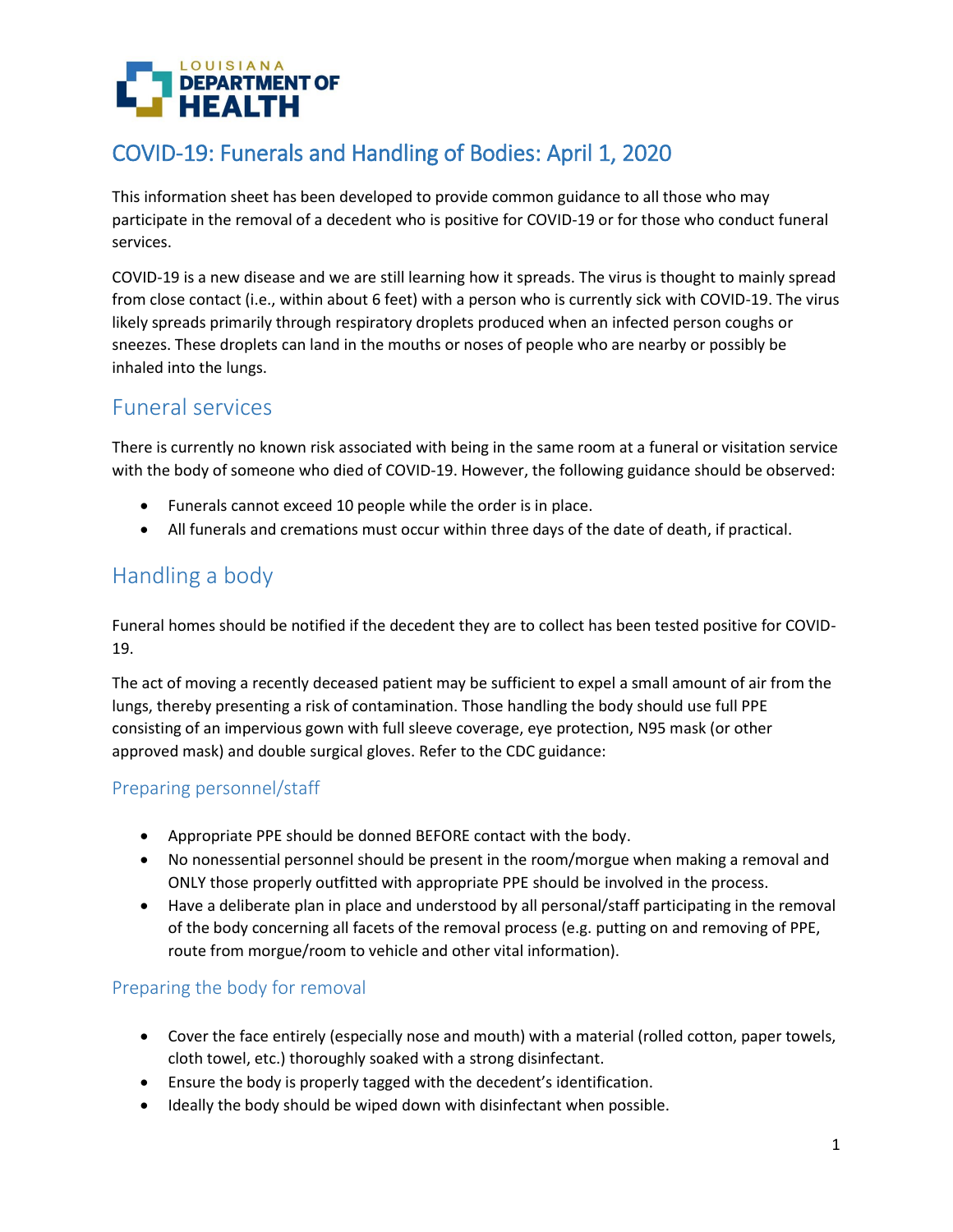

# COVID-19: Funerals and Handling of Bodies: April 1, 2020

- The body should be placed in a lightweight body bag, often referred to as shrouds by hospitals.
- The body bag is wiped down with EPA-approved emerging viral pathogens claims disinfectant.
- Tag the body bag with the decedent's identification.
- Hospitals should apply a biohazard or other label indicating an infectious case. Alternatively, clearly mark (with heavy black marker) with appropriate language.
- The body can then be transported to the funeral home or coroner vehicle by the most direct route possible.

#### Preparing funeral personnel to return to funeral home, morgue or other location

- Once the body is placed in the funeral vehicle, remove PPE. ALTERNATIVELY: Insure the transportation cot/gurney is completely wiped down with an EPAapproved emerging viral pathogens claim disinfectant, properly remove PPE and put on double gloves to handle the cot/gurney from the place of removal to vehicle.
- Place PPE in a biohazard bag or other container and transport to the funeral home for proper disposal. NOTE: Hospitals may take PPE or disposal.
- After removal of PPE, wash hands with soap and water for at least 20 seconds or use an alcoholbased hand sanitizer that contains at least 60% alcohol if soap and water are not available.

## Citizen deaths outside the United States

When a U.S. citizen dies outside the United States, the deceased person's next of kin or legal representative should notify U.S. consular officials at the Department of State. Consular personnel are available 24 hours a day, 7 days a week, to provide assistance to U.S. citizens for overseas emergencies.

#### Notification

- If a family member, domestic partner or legal representative is in a different country from the deceased person, he or she should call the Department of State's Office of Overseas Citizens Services in Washington, D.C. from 8 a.m. to 5 p.m. Eastern time, Monday through Friday, at 888- 407-4747 (toll-free) or 202-501-4444.
- For emergency assistance after working hours or on weekends and holidays, call the Department of State switchboard at 202-647-4000 and ask to speak with the Overseas Citizens Services duty officer.
- In addition, the [U.S. embassy](https://www.usembassy.gov/) closest to or in the country where the U.S. citizen died can provide assistance.

#### Returning a body to the United States

 CDC does not require an autopsy before the remains of a person who died overseas are returned to the United States. Depending on the circumstances surrounding the death, some